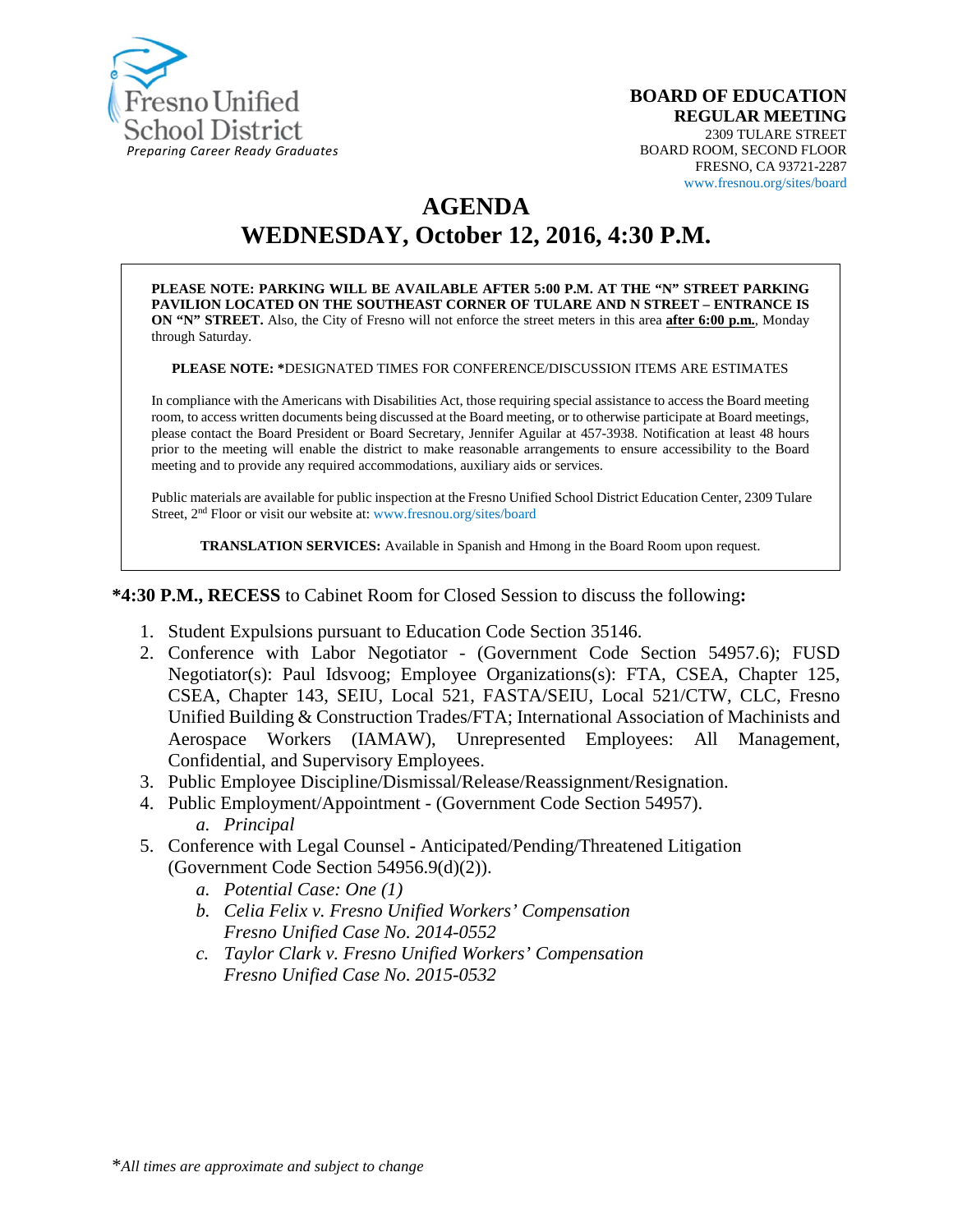**5:30 P.M., RECONVENE** and report action taken during Closed Session, if any.

### **PLEDGE OF ALLEGIANCE**

Julie Wong, a parent that has had a positive impact at Forkner Elementary, will lead the flag salute.

### **APPROVE Minutes**

Included in the Board binders are the draft minutes for the September 27, 2016 Special Meeting and September 28, 2016 Regular Board Meeting. The Superintendent recommends approval. Contact person: Michael E. Hanson, telephone 457- 3884.

### **ADOPT Resolution Recognizing the Month of October as National Cyber Security Awareness Month**

Included in the Board binders is a resolution where Fresno Unified joins others across the country in recognizing the month of October as National Cyber Security Awareness Month (NCSAM). Our Nation's children spend hours each week in an online environment which profoundly impacts their social, emotional, and physical development. Fresno Unified School District will be recognizing Cyber-Safety Week at all of its K-12 schools from October 17 through October 21, and will receive instruction in Cyber Safety using appropriate grade level curriculum materials. The Superintendent recommends adoption. Contact person: Kurt Madden, telephone 457-3657.

### **ADOPT Resolution Recognizing October 23-31 as Red Ribbon Week**

Included in the Board Binders is a resolution recognizing the period of October 23-31 as Red Ribbon Week. Fresno Unified School District is participating to help raise awareness concerning the prevention of tobacco, alcohol, and other drug use among our youth. Our district's employees and students are encouraged to wear red ribbons, buttons, badges, etc. to promote healthy lifestyles choices, as well as participate in anti-drug events and activities at school sites and in the community. The Superintendent recommends adoption. Contact person: Bob Nelson, telephone 457-3723.

### **HEAR Reports from Student Board Representatives**

An opportunity is provided to hear comments/reports from Student Board Representatives from McLane High School. Contact person: Kim Mecum, telephone 457-3731.

### **HEAR Report from Superintendent**

ALL CONSENT AGENDA items are considered to be routine by the Board of Education and will be enacted by one motion. There will be no separate discussion of items unless a Board member or member of the community so requests, in which event, the item(s) will be considered following approval of the Consent Agenda.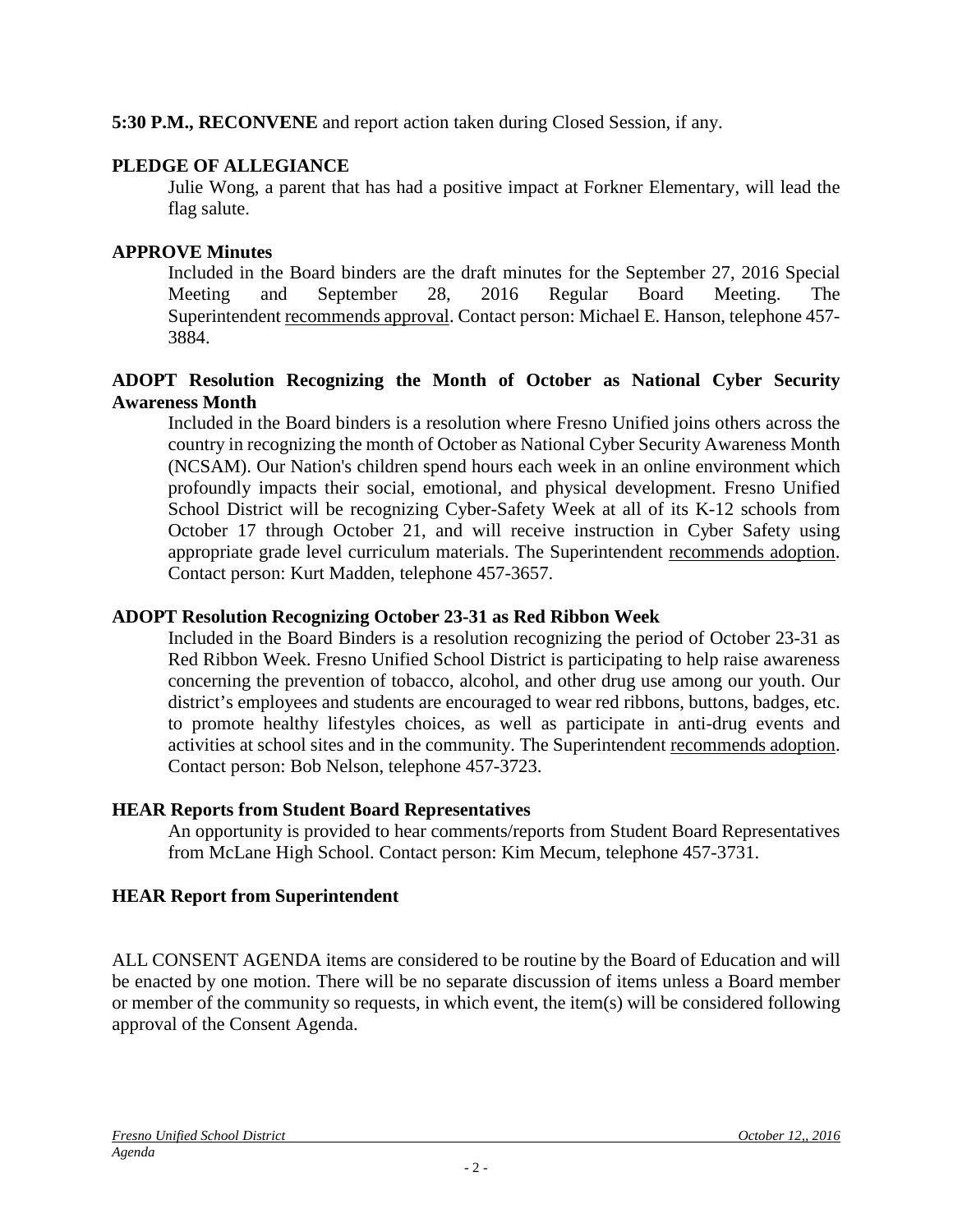### **A. CONSENT AGENDA**

#### **A-1, APPROVE Personnel List**

Included in the Board binders is the Personnel List, Appendix A, as submitted. The Superintendent recommends approval. Contact person: Paul Idsvoog, telephone 457-3548.

#### **A-2, ADOPT Findings of Fact and Recommendations of District Administrative Board**

The Board of Education received and considered the Findings of Fact and Recommendations of District Administrative Panels resulting from hearings on expulsion and readmittance cases conducted during the period since the September 28, 2016, Regular Board Meeting. The Superintendent recommends adoption. Contact person: Kim Mecum, telephone 457-3731.

**A-3, ADOPT Resolution HR 16-08 Athletic Trainer Positions, Job Descriptions, Designation as Management/Supervisory and Exemption from Overtime** Included in the Board binders is Resolution HR 16-08 to create the position and adopt the job description of Athletic Trainer. Athletic Trainers provide additional support for extracurricular activities through their specialized training in health and athletics. Due to Athletic Trainers' specialized training, flexibility of hours and authority, the Athletic Trainer position is exempt from overtime and to be placed on E-15 of the Management Salary Schedule. The Superintendent recommends adoption. Fiscal impact: Additional funds totaling \$124,000 will be included in budget revision one. Contact person: Paul Idsvoog, telephone 457-3548.

#### **A-4, APPROVE Budget Revision No. 1 for Fiscal Year 2016/17**

Included in the Board binders is Budget Revision No. 1 for fiscal year 2016/17. Periodic updates to the district's budget are presented to the Board of Education for approval. Budget Revision No. 1 includes adjustments for updated information regarding carryover, actual beginning balances and necessary adjustments to support the acceptance of various grant awards. The Superintendent recommends approval. Fiscal impact: As a result, the Unrestricted General Fund Reserve for Economic Uncertainties is estimated at approximately \$60.8 million at June 30, 2017. Contact person: Ruth F. Quinto, telephone 457-6226.

#### **A-5, APPROVE Provisional Internship Permits**

Included in the Board binders are Provisional Internship Permit (PIP) recommendations to rehire or hire upon Board approval. The Superintendent recommends approval. Fiscal impact: There is no fiscal impact to the district at this time. Contact person: Paul Idsvoog, telephone 457-3548.

#### **A-6, DENY Claim #15-0414-0378**

Included in the Board binders is a Claim for Damages by City of Fresno, case #15-0414- 0378. The Superintendent recommends the Claim be denied and the matter referred to the district's Director of Benefits and Risk Management for further handling. Fiscal impact: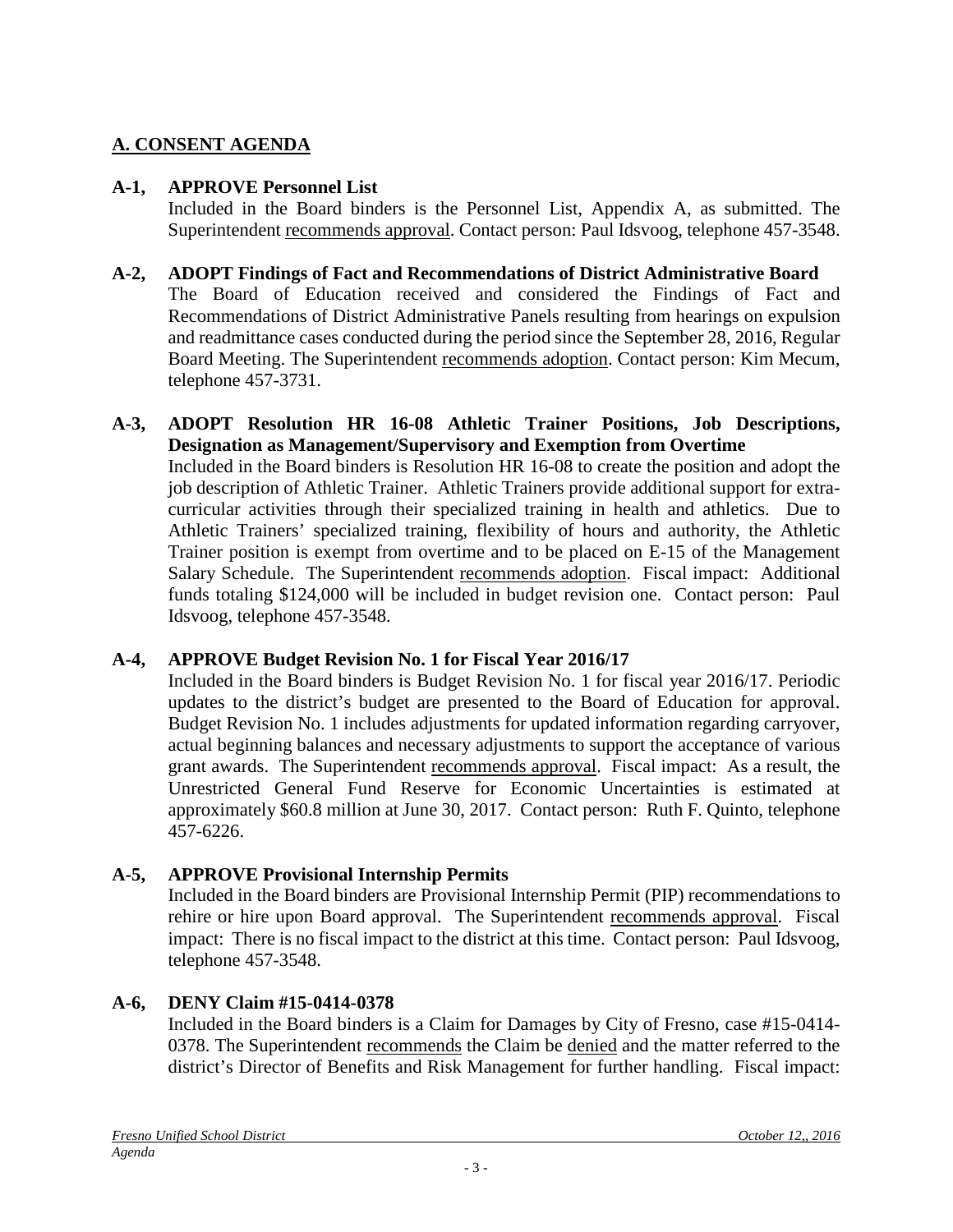There is no fiscal impact to the district at this time. Contact person: Ruth F. Quinto, telephone 457-6226.

## **A. CONSENT AGENDA**-*continued*

### **A-7, DENY Claim #16-0427-0272**

Included in the Board binders is a Claim for Damages by Evon Nguyen, case #16-0427- 0272. The Superintendent recommends the Claim be denied and the matter referred to the district's Director of Benefits and Risk Management for further handling. Fiscal impact: There is no fiscal impact to the district at this time. Contact person: Ruth F. Quinto, telephone 457-6226.

### **A-8, DENY Claim #16-0427-0273**

Included in the Board binders is a Claim for Damages on a minor, case #16-0427-0273. The Superintendent recommends the Claim be denied and the matter referred to the district's Director of Benefits and Risk Management for further handling. Fiscal impact: There is not fiscal impact at this time. Contact person: Ruth F. Quinto, telephone 457- 6226.

### **A-9, DENY Claim #16-0914-0269**

Included in the Board binders is a Claim for Damages on a minor, case #16-0914-0269. The Superintendent recommends the Claim be denied and the matter referred to the district's Director of Benefits and Risk Management for further handling. There is no fiscal impact to the district at this time. Contact person: Ruth F. Quinto, telephone 457-6226.

### **A-10, RATIFY Amendment to Adult Transition Program Exchange Agreement with Fresno County Special Education Local Plan Area**

Included in the Board binders is the amendment to the Exchange Agreement between Fresno Unified School District and Fresno County Special Education Local Plan Area. The agreement is to provide special education and/or related services for Fresno Unified School District Adult Transition Program (ATP) students for the 2016/17 and 2017/18 school years. The total estimated amount is approximately \$3.24 million each year. The Superintendent recommends ratification. Fiscal impact: Sufficient funds in the amount of \$3.24 million is available in the Special Education budget. Contact person: Kim Mecum, telephone 457-3731.

#### **A-11, RATIFY Agreement between State Center Adult Education Consortium and Fresno Unified School District for the Adult Education Block Grant Allocation**

It is recommended the Board ratify an agreement between State Center Adult Education Consortium (SCAEC) and Fresno Unified School District to establish the responsibilities of both parties in serving the consortium and for Fresno Adult School to receive their approved block grant allocation of \$5,289,429. The Superintendent recommends ratification. Fiscal impact: Sufficient funds in the amount of \$5,289,429 are available in the Adult Education Block Grant Allocation. Contact person: Kim Mecum, telephone 457-3731.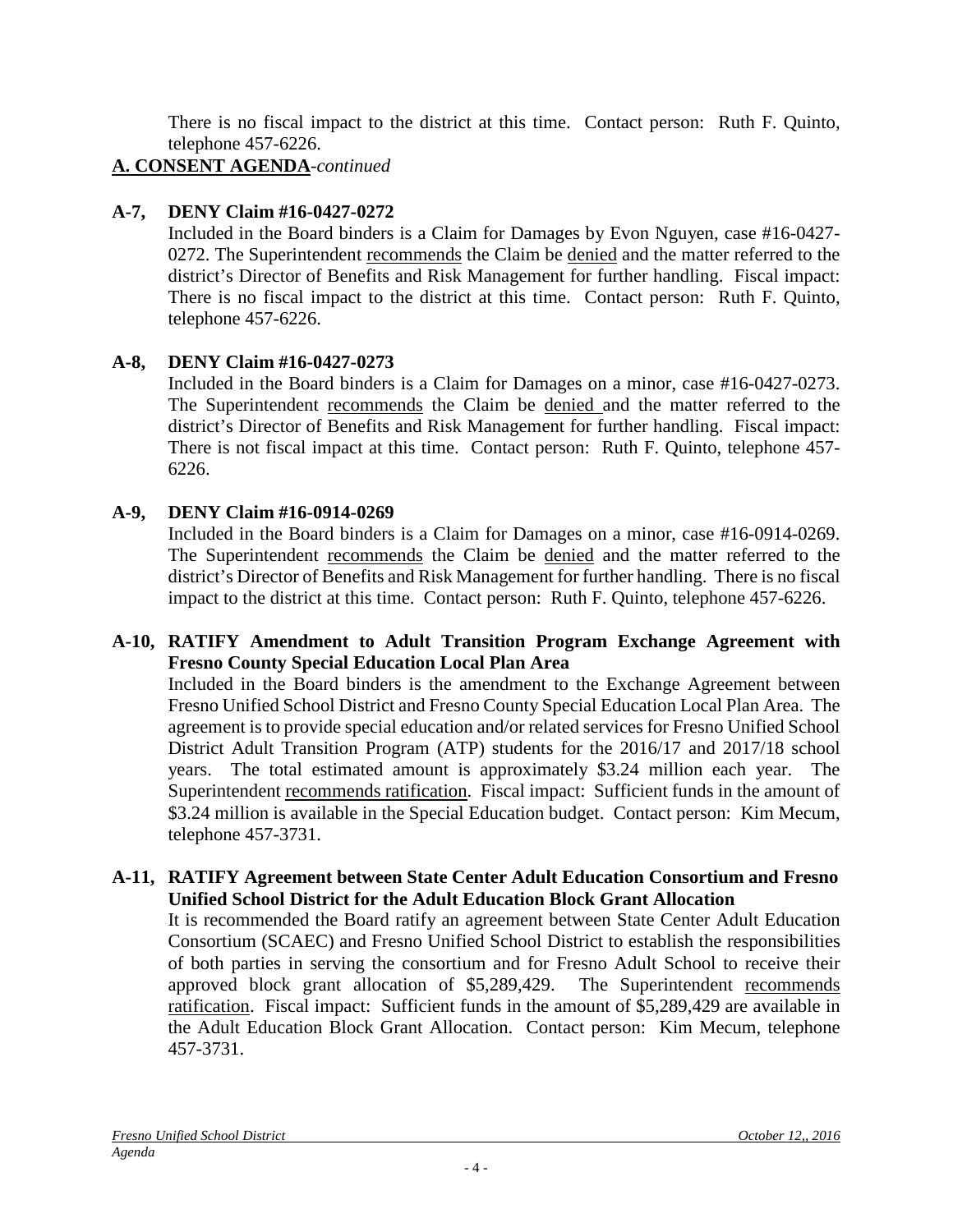# **END OF CONSENT AGENDA (ROLL CALL VOTE)**

### **UNSCHEDULED ORAL COMMUNICATIONS**

Individuals who wish to address the Board on topics within the Board's subject matter jurisdiction, but **not** listed on this agenda may do so at this time. While all time limitations are at the discretion of the Board President, generally members of the public will be limited to a maximum of three (3) minutes per speaker for a total of thirty (30) minutes of public comment as designated on this agenda. Any individual who has not had an opportunity to address the Board during this initial thirty (30) minute period may do so at the end of the meeting after the Board has addressed all remaining items on this agenda. Individuals with questions on school district issues may submit them in writing. The Board will automatically refer to the Superintendent any formal requests that are brought before them at this time. The appropriate staff member will furnish answers to questions. Please note, that if you wish to address the Board on an agenda item, you should do so when that specific item is called.

### **B. CONFERENCE/DISCUSSION AGENDA**

### **6:00 P.M.**

### **B-12, DISCUSS Local Control and Accountability Plan – Requirements and Planning**

The Fresno Unified School District Board of Education approved the 2016/17 Local Control and Accountability Plan (LCAP) on June 1, 2016. This plan, as required, outlined the goals, outcomes, actions and expenditures from Local Control Funding Formula funds for the 2016/17 school year. Staff will present information about requirements, timeline and planning for the 2017/18 Local Control and Accountability Plan. Fiscal impact: There is no fiscal impact to the district for this item at this time. Contact person: Ruth F. Quinto, telephone 457-6226.

### **6:20 P.M.**

### **B-13, PRESENT and APPROVE Measure X Investment Priorities**

Staff will present recommended investment priorities for potential Measure X funding, based on information received at the September 28, 2016 Board meeting. The Superintendent recommends approval. Fiscal impact: Projects will be supported by Measure X bond funding. Contact person: Karin Temple, telephone 457-3134.

### **C. RECEIVE INFORMATION & REPORTS**

### **C-14, Receive University High School Charter Renewal Petition**

University High School (UHS) has delivered a renewal petition to the district seeking authorization to operate July 1, 2017 through June 30, 2022. UHS is currently serving approximately 480 students in grades 9-12. The school is located at 2611 E. Matoian, on the California State University, Fresno campus. Fiscal impact: The estimated fiscal impact is \$4 million. Contact person: Kim Mecum, telephone 457-3723.